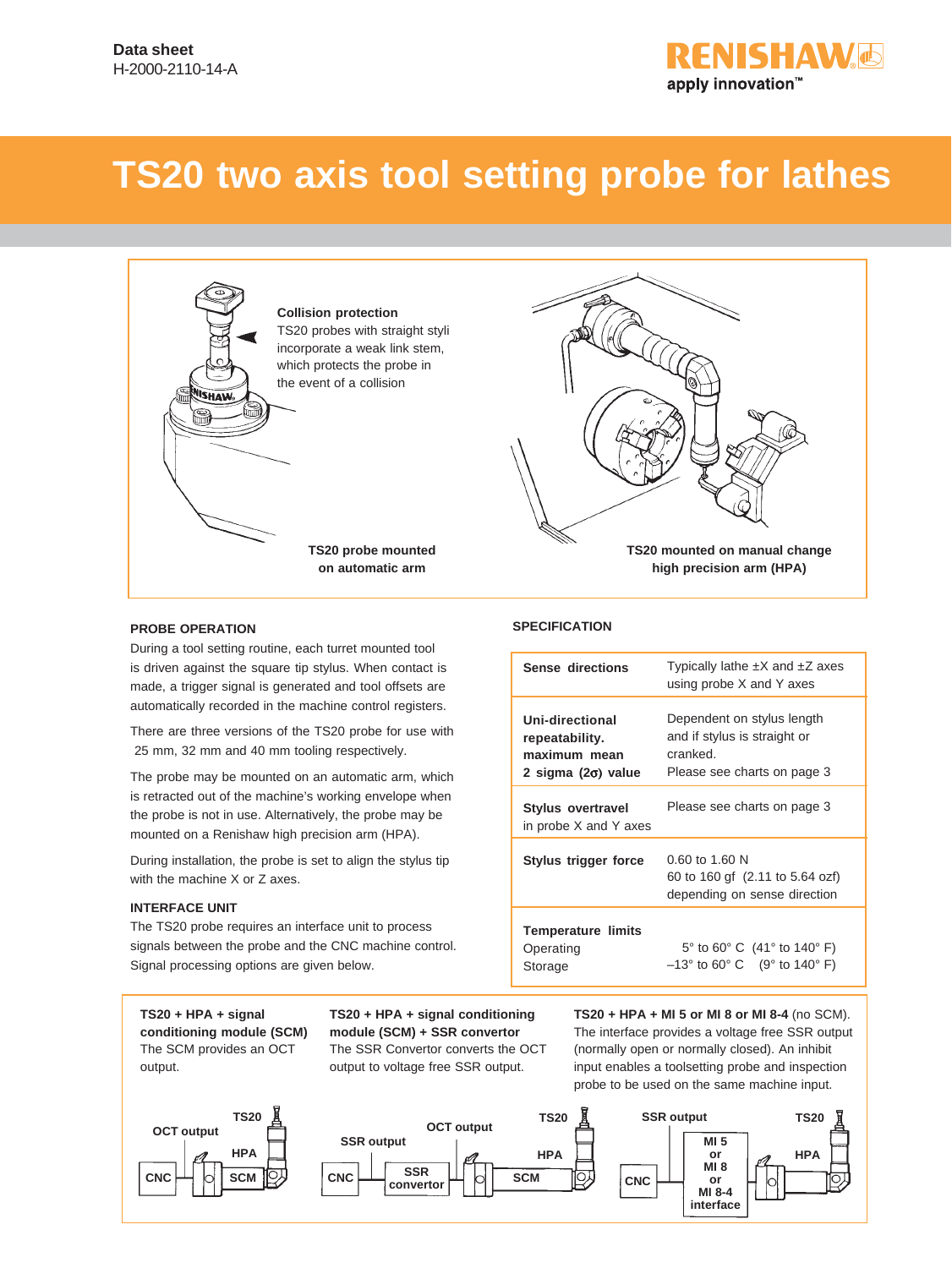

# **TS20 probe with straight stylus and signal conditioning module (SCM)**

- ❑ Ø 15 mm (0.59 in) minimum clearance hole is required for the signal conditioning module.
- ❑ The TS20-SCM should be installed on machines which have a stable power supply i.e. interference free.

|                     |                        | Part no.                                           |
|---------------------|------------------------|----------------------------------------------------|
| <b>Tooling size</b> | TS20 probe<br>with SCM | TS20 probe<br>with SCM and<br><b>SSR convertor</b> |
| 25 mm (0.98 in)     | A-2008-0002            | A-2008-0269                                        |
| 32 mm (1.26 in)     | A-2008-0183            | A-2008-0273                                        |
| 40 mm (1.57 in)     | A-2008-0285            | A-2008-0276                                        |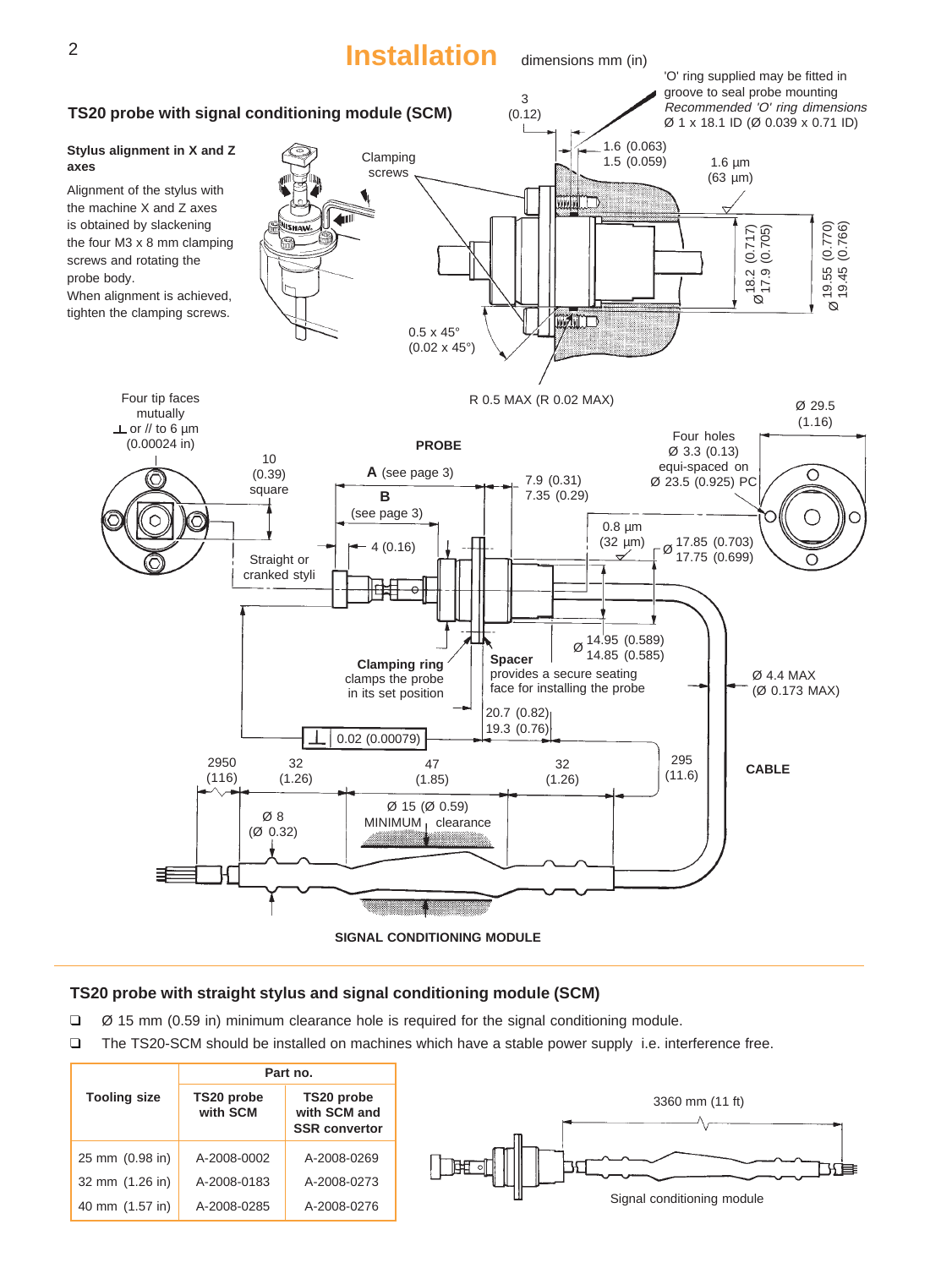# **TS20 probe with straight stylus and Lemo connector for installations with the high precision arm.**

- ❑ Ø 15 mm (0.59 in) minimum clearance hole is required for the signal conditioning module.
- ❑ The TS20-SCM should be installed on machines which have a stable power supply i.e. interference free.

|                     |                 | Part no.                             |                                                         |
|---------------------|-----------------|--------------------------------------|---------------------------------------------------------|
| <b>Tooling size</b> |                 | TS20 probe<br>with<br>Lemo connector | TS20 probe<br>with Lemo connector<br>and MI 8 interface |
|                     | 25 mm (0.98 in) | A-2048-0500                          | A-2008-0272                                             |
|                     | 32 mm (1.26 in) | A-2008-0110                          | A-2008-0275                                             |
| 40 mm (1.57 in)     |                 | A-2008-0121                          | A-2008-0279                                             |



- ❑ Cables are 4 core, screened (only red and blue cores are used).
- ❑ Ensure the probe cables are routed away from other cables carrying high currents.
- ❑ Replacement styli can be fitted but the stylus squareness specification cannot be guaranteed, once the original stylus has been removed.



|                 |                              |                              |                                 |                               | Part no.                               |                                                                              | Uni-directional                     | <b>Trigger force</b>                                          |
|-----------------|------------------------------|------------------------------|---------------------------------|-------------------------------|----------------------------------------|------------------------------------------------------------------------------|-------------------------------------|---------------------------------------------------------------|
| Tooling<br>size | A (see<br>page 2)            | <b>B</b> (see<br>page 2)     | Stylus<br>overtravel            | TS20 probe<br>& cable         | TS20 probe & cable<br>+ MI 8 interface | repeatability $2\sigma$<br>at a probing speed of<br>480 mm/min (1.57 ft/min) | (dependant on<br>probing direction) |                                                               |
|                 | 25 mm<br>$(0.98)$ in         | 41 mm<br>$(1.61)$ in)        | 28.25 mm<br>$(1.11 \text{ in})$ | $±6$ mm<br>$(\pm 0.24)$ in)   | A-2008-0151                            | A-2008-0270                                                                  | $2.0 \mu m$<br>$(0.00008)$ in)      | $0.60 - 1.60$ N<br>60 - 160 gf<br>$(2.12 - 5.64 \text{ ozf})$ |
|                 | 32 mm<br>$(1.26)$ in         | 50 mm<br>$(1.96)$ in)        | 37.25 mm<br>$(1.46)$ in)        | $±7.5$ mm<br>$(\pm 0.30)$ in) | A-2008-0123                            | A-2008-0274                                                                  | $2.5 \mu m$<br>$(0.0001)$ in)       | $0.47 - 1.26$ N<br>47 - 126 gf<br>$(1.66 - 4.44$ ozf)         |
|                 | 40 mm<br>$(1.57 \text{ in})$ | 58 mm<br>$(2.28 \text{ in})$ | 45.25 mm<br>$(1.78)$ in)        | $±9$ mm<br>$(\pm 0.35)$ in)   | A-2008-0277                            | A-2008-0278                                                                  | $3.0 \mu m$<br>$(0.00012$ in)       | $0.39 - 1.06$ N<br>39 - 106 gf<br>$(1.38 - 3.74 \text{ ozf})$ |

### **TS20 probe with cranked stylus for applications where straight stylus is not suitable**

- ❑ Replacement styli can be fitted but the stylus parallelism specification cannot be guaranteed, once the original stylus has been removed.
- ❑ The tip specification of the cranked stylus, is the same as the straight stylus.
- ❑ Do not exceed the quoted overtravel distance for each direction, otherwise the tool tip may slip off the stylus edge, and could cause damage to the probe.





| Part no.                             |                                             | Uni-directional repeatability 20                                                                                                                                                       | <b>Trigger force</b><br>(dependant                           |  |
|--------------------------------------|---------------------------------------------|----------------------------------------------------------------------------------------------------------------------------------------------------------------------------------------|--------------------------------------------------------------|--|
| TS20 probe<br>with<br>cranked stylus | <b>Signal transmission</b><br>cable options | at a probing speed of<br>480 mm/min (1.57 ft/min)<br>Note: The characteristics of cranked styli<br>do not allow them to have as good a<br>repeatability performance as straight styli. | on probing<br>direction)                                     |  |
| A-2008-0281<br>A-2048-0262           | Cable only<br>Cable + Lemo connector        | $2 \mu m$<br>$(0.00008)$ in)                                                                                                                                                           | $0.60 - 1.6 N$<br>60 - 160 gf<br>$(2.12 - 5.64 \text{ ozf})$ |  |